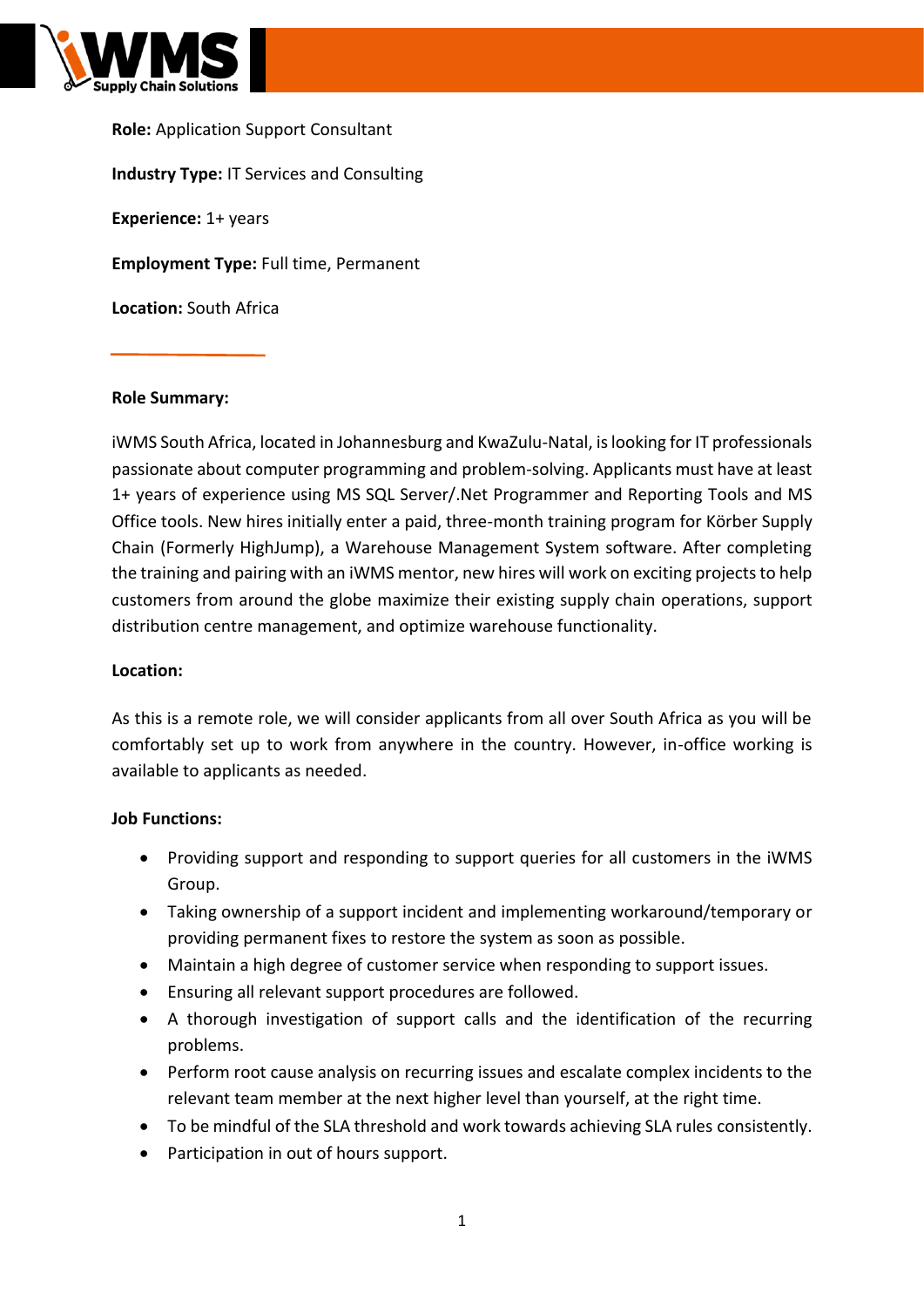

- Establish a good communication channel and relationship between the internal team members and customers.
- To record, update, and document the step-by-step procedures taken to resolve or investigate a call according to the type of incident.
- Ensure incidents that have been worked on are updated daily this will ensure the customer and internal resources that there is work being done to resolve the call.
- Responsibility for all hardware devices, including cell phones and laptops- more detail will be provided to you.

Depending on your knowledge, customer-facing skills level, and location, you may be required to carry out the following activities:

- Onsite visits to existing customers.
- Deliver training to end-users and partners.

## **Exposure:**

Internally, the role will provide expose to iWMS' functions support, consultancy, and development. Additionally, the Application Support Consultant will acquire a large amount of Körber Supply Chain product and process knowledge. This opportunity will also allow you to gain experience in software packages such as Microsoft SQL Databases, SSRS reports, Bartender Labels, Georgia Softworks, IIS etc.

Externally, this role will allow you to build a large network with both software and supply chain professionals and experts.

# **Job Requirements:**

- Bachelor's degree or higher qualification in Computer Science or other related fields.
- 1+ years of experience using MS SQL Server/.Net Programmer and Reporting Tools and MS Office tools, depending on your level.
- Interpersonal skills ability to communicate effectively with internal and external stakeholders.
- Energetic, curious, hardworking, and enthusiastic.
- Strong analytical, communication and problem-solving skills.
- Able to work productively and autonomously from a remote location.
- HighJump (Now Körber Supply Chain) certificate would be an added advantage.
- Fluent in English.

# **About iWMS:**

iWMS is a Global company and an expert in critical supply chain and eCommerce fulfilment solutions. We specialise in Körber Supply Chain warehouse management system implementation, integrations, system health checks, support, and diagnosis.